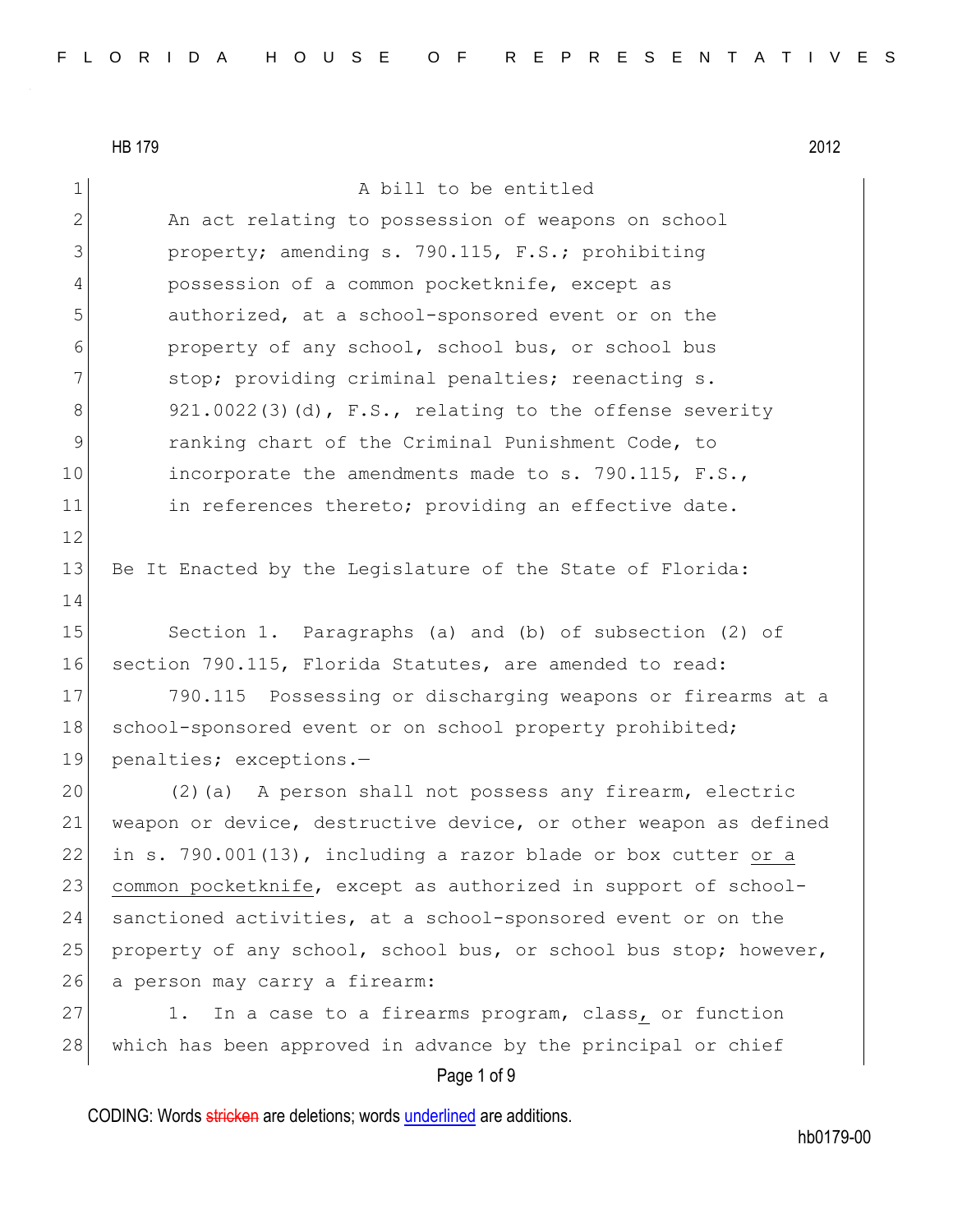HB 179 2012

29 administrative officer of the school as a program or class to 30 which firearms could be carried;

31 2. In a case to a career center having a firearms training 32 range; or

33 3. In a vehicle pursuant to s. 790.25(5),  $\div$  except that 34 school districts may adopt written and published policies that 35 waive the exception in this subparagraph for purposes of student 36 and campus parking privileges.

38 For the purposes of this section, "school" means any preschool, 39 elementary school, middle school, junior high school, secondary 40 school, career center, or postsecondary school, whether public 41 or nonpublic.

42 (b) A person who willfully and knowingly possesses any 43 electric weapon or device, destructive device, or other weapon as defined in s. 790.001(13), including a razor blade or box cutter or a common pocketknife, except as authorized in support of school-sanctioned activities, in violation of this subsection commits a felony of the third degree, punishable as provided in s. 775.082, s. 775.083, or s. 775.084.

49 Section 2. For the purpose of incorporating the amendment 50 made by this act to section 790.115, Florida Statutes, in a 51 reference thereto, paragraph (d) of subsection (3) of section 52 921.0022, Florida Statutes, is reenacted to read:

53 921.0022 Criminal Punishment Code; offense severity 54 ranking chart.-

37

55 (3) OFFENSE SEVERITY RANKING CHART

56 (d) LEVEL 4

### Page 2 of 9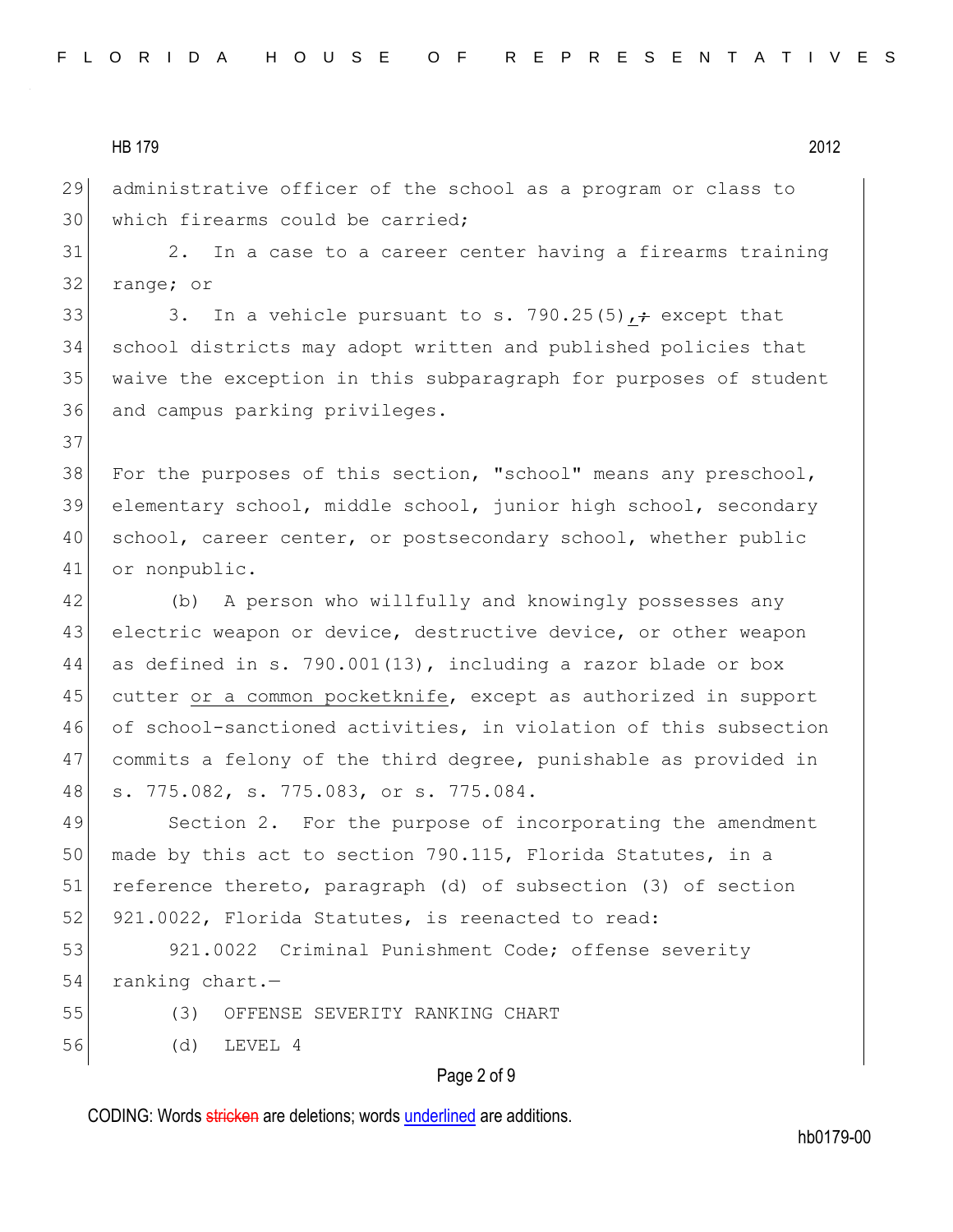| FLORIDA HOUSE OF REPRESENTATIVES |  |
|----------------------------------|--|
|----------------------------------|--|

HB 179 2012

Page 3 of 9 57 Florida Statute Felony Degree Description 58 316.1935(3)(a) 2nd Driving at high speed or with wanton disregard for safety while fleeing or attempting to elude law enforcement officer who is in a patrol vehicle with siren and lights activated. 59 499.0051(1) 3rd Failure to maintain or deliver pedigree papers. 60 499.0051(2) 3rd Failure to authenticate pedigree papers. 61 499.0051(6) 2nd Knowing sale or delivery, or possession with intent to sell, contraband prescription drugs. 62 784.07(2)(b) 3rd Battery of law enforcement officer, firefighter, etc. 63 784.074(1)(c) 3rd Battery of sexually violent predators facility staff. 64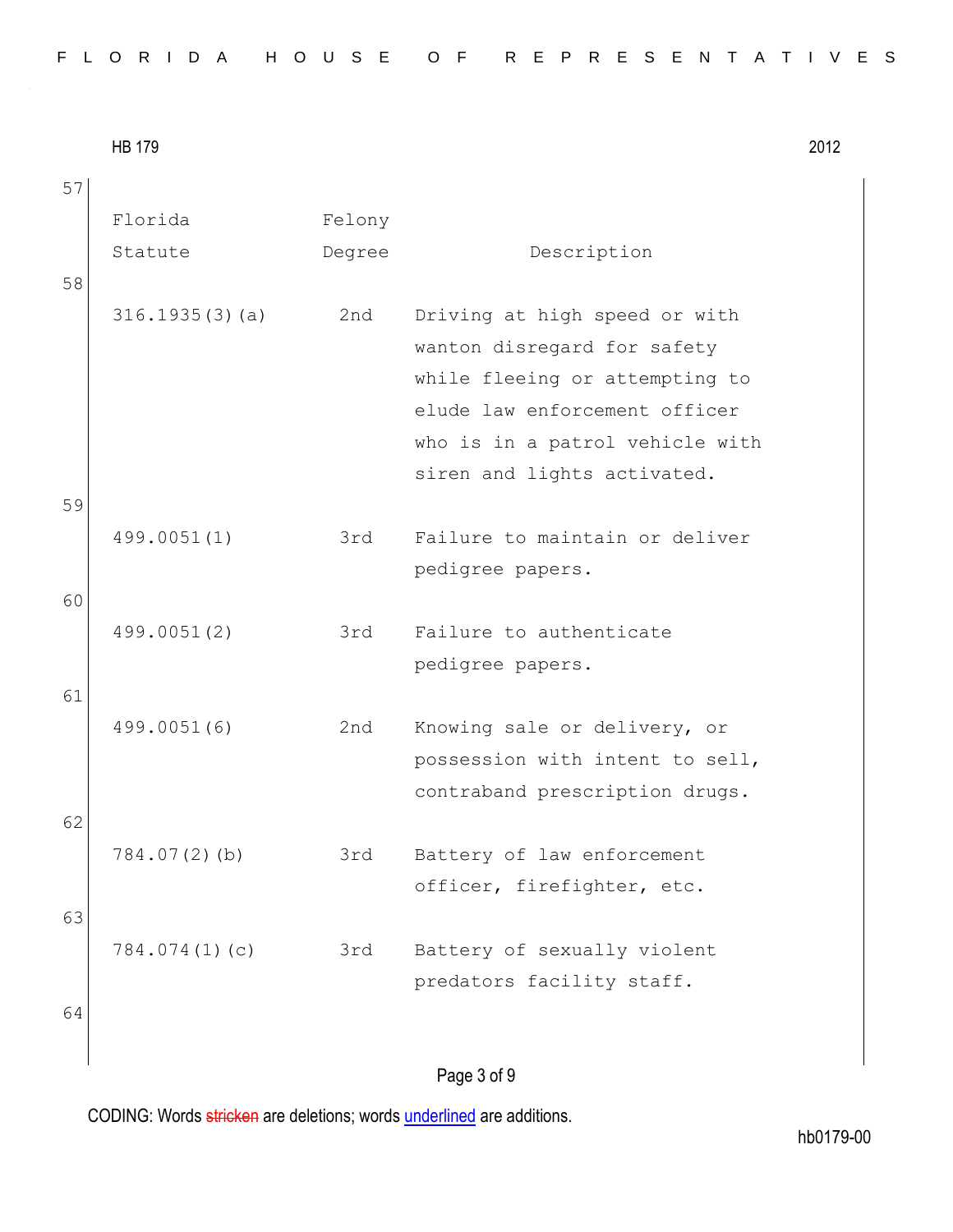|  |  |  | FLORIDA HOUSE OF REPRESENTATIVES |  |  |  |  |  |  |  |  |  |  |  |  |  |
|--|--|--|----------------------------------|--|--|--|--|--|--|--|--|--|--|--|--|--|
|  |  |  |                                  |  |  |  |  |  |  |  |  |  |  |  |  |  |

|          | <b>HB 179</b> |     |                                                                                                       | 2012 |
|----------|---------------|-----|-------------------------------------------------------------------------------------------------------|------|
| 65       | 784.075       | 3rd | Battery on detention or<br>commitment facility staff.                                                 |      |
|          | 784.078       | 3rd | Battery of facility employee by<br>throwing, tossing, or expelling<br>certain fluids or materials.    |      |
| 66       | 784.08(2)(c)  | 3rd | Battery on a person 65 years of<br>age or older.                                                      |      |
| 67<br>68 | 784.081(3)    | 3rd | Battery on specified official<br>or employee.                                                         |      |
| 69       | 784.082(3)    | 3rd | Battery by detained person on<br>visitor or other detainee.                                           |      |
| 70       | 784.083(3)    | 3rd | Battery on code inspector.                                                                            |      |
| 71       | 784.085       | 3rd | Battery of child by throwing,<br>tossing, projecting, or<br>expelling certain fluids or<br>materials. |      |
| 72       | 787.03(1)     | 3rd | Interference with custody;<br>wrongly takes minor from<br>appointed quardian.                         |      |
|          |               |     | Dao A of Q                                                                                            |      |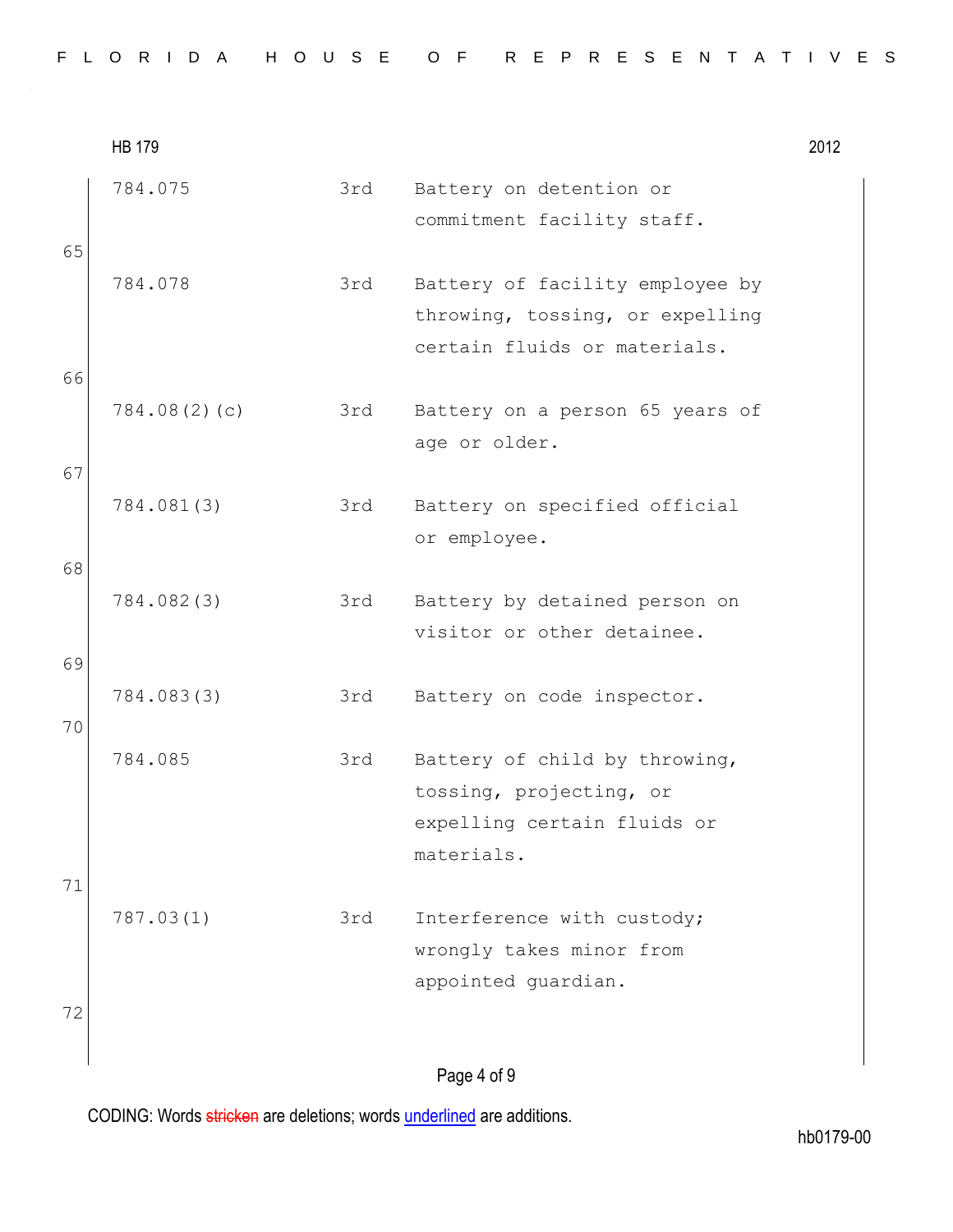|    | <b>HB 179</b>    |     |                                                                                                                                                    | 2012 |
|----|------------------|-----|----------------------------------------------------------------------------------------------------------------------------------------------------|------|
| 73 | 787.04(2)        | 3rd | Take, entice, or remove child<br>beyond state limits with<br>criminal intent pending custody<br>proceedings.                                       |      |
| 74 | 787.04(3)        | 3rd | Carrying child beyond state<br>lines with criminal intent to<br>avoid producing child at<br>custody hearing or delivering<br>to designated person. |      |
| 75 | 790.115(1)       | 3rd | Exhibiting firearm or weapon<br>within 1,000 feet of a school.                                                                                     |      |
| 76 | $790.115(2)$ (b) | 3rd | Possessing electric weapon or<br>device, destructive device, or<br>other weapon on school<br>property.                                             |      |
| 77 | 790.115(2)(c)    | 3rd | Possessing firearm on school<br>property.                                                                                                          |      |
| 78 | 800.04(7)(c)     | 3rd | Lewd or lascivious exhibition;<br>offender less than 18 years.                                                                                     |      |
|    | 810.02(4)(a)     | 3rd | Burglary, or attempted<br>burglary, of an unoccupied                                                                                               |      |
|    |                  |     |                                                                                                                                                    |      |

### Page 5 of 9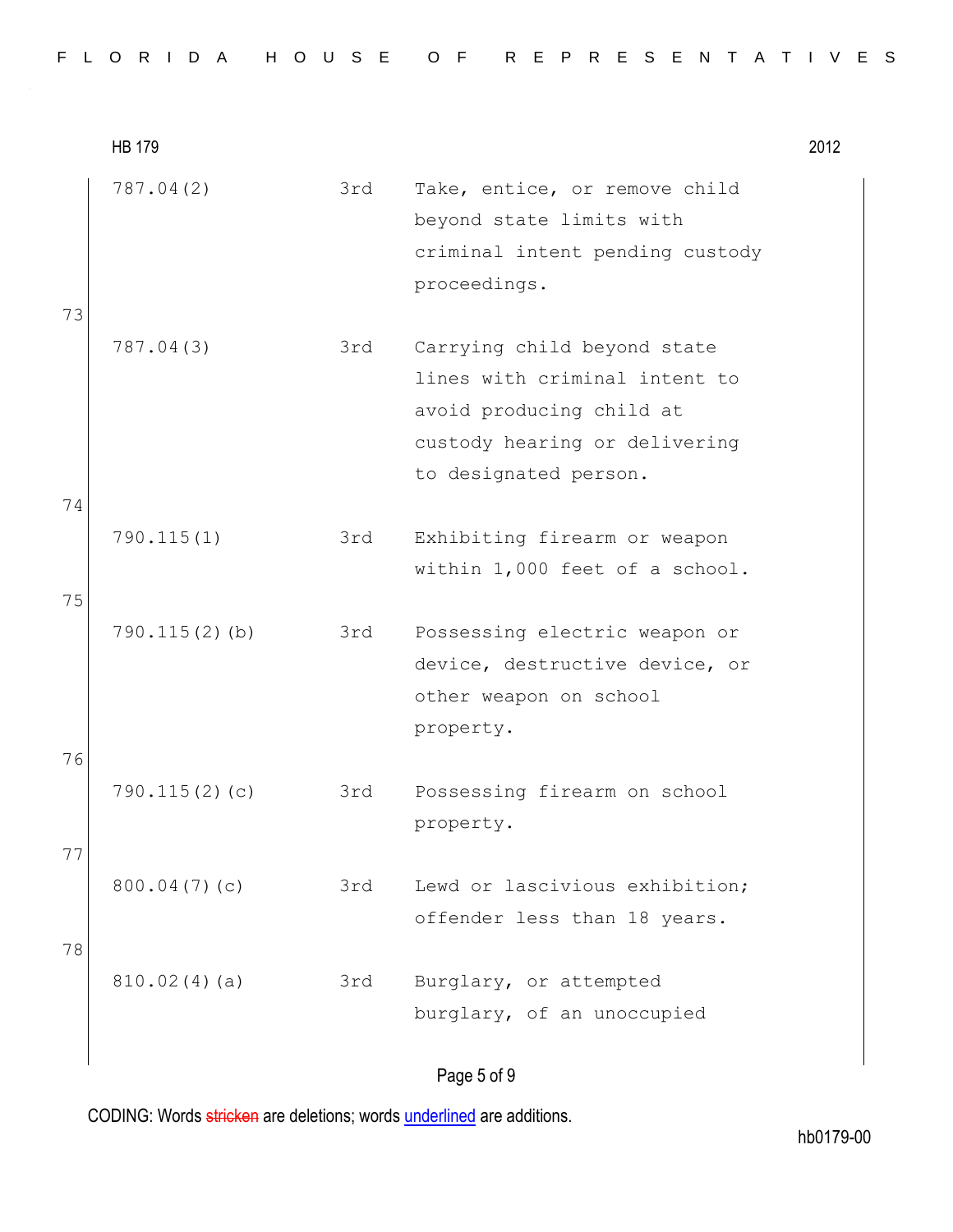| structure; unarmed; no assault<br>or battery.<br>79<br>810.02(4)(b)<br>3rd<br>Burglary, or attempted                        |  |
|-----------------------------------------------------------------------------------------------------------------------------|--|
|                                                                                                                             |  |
| burglary, of an unoccupied<br>conveyance; unarmed; no assault<br>or battery.<br>80                                          |  |
| 810.06<br>Burglary; possession of tools.<br>3rd<br>81                                                                       |  |
| 810.08(2)(c)<br>3rd<br>Trespass on property, armed<br>with firearm or dangerous<br>weapon.                                  |  |
| 82<br>812.014(2)(c)3.<br>3rd<br>Grand theft, 3rd degree \$10,000<br>or more but less than \$20,000.<br>83                   |  |
| 812.014<br>3rd<br>Grand theft, 3rd degree, a<br>$(2)$ (c) 4. -10.<br>will, firearm, motor vehicle,<br>livestock, etc.<br>84 |  |
| 812.0195(2)<br>3rd<br>Dealing in stolen property by<br>use of the Internet; property<br>stolen \$300 or more.               |  |
| 85<br>Sell or deliver substance other<br>817.563(1)<br>3rd<br>than controlled substance                                     |  |

# Page 6 of 9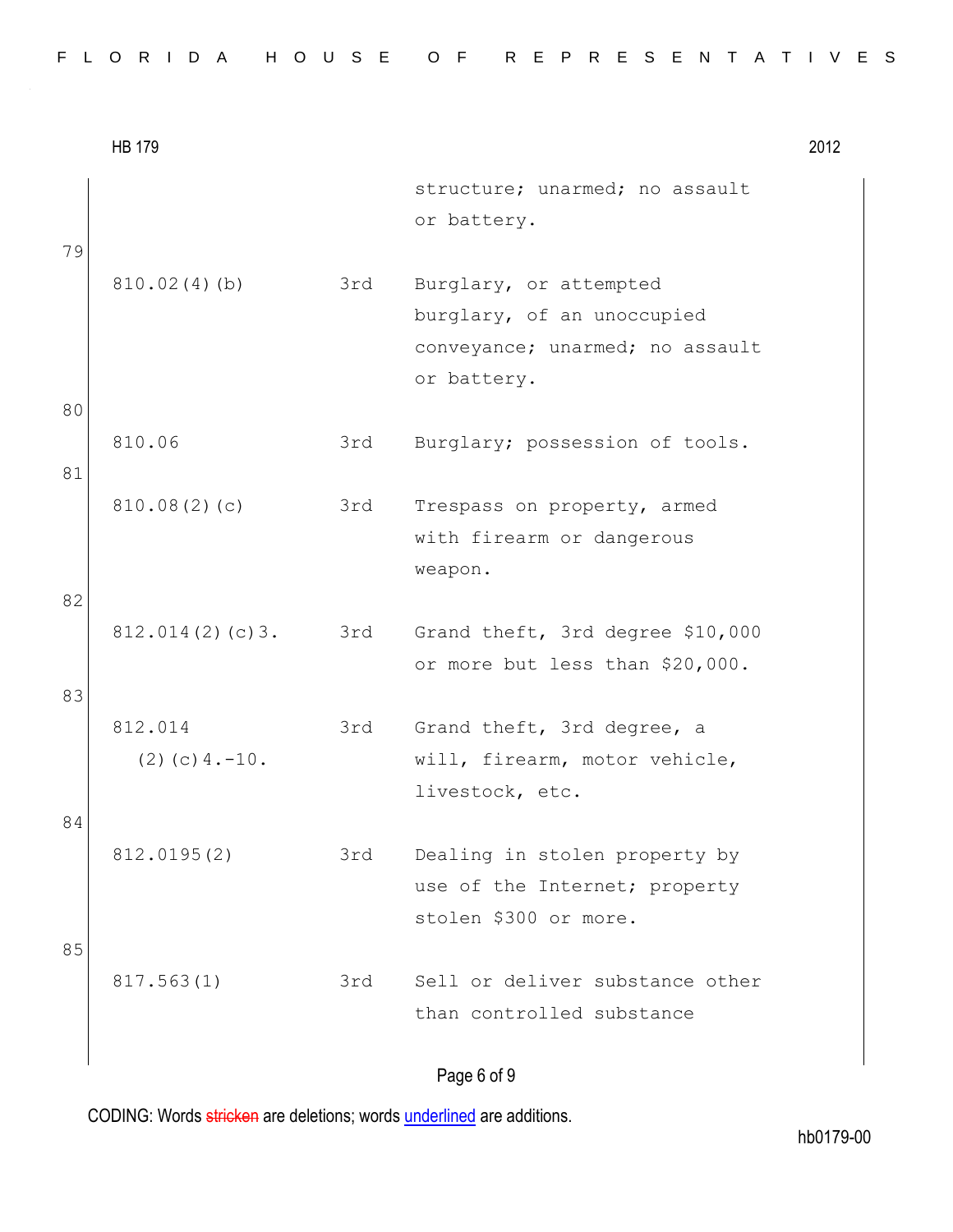|  |  |  | FLORIDA HOUSE OF REPRESENTATIVES |  |  |  |  |  |  |  |  |  |  |  |  |  |
|--|--|--|----------------------------------|--|--|--|--|--|--|--|--|--|--|--|--|--|
|  |  |  |                                  |  |  |  |  |  |  |  |  |  |  |  |  |  |

|          | <b>HB 179</b> |     |                                                                                                                     | 2012 |
|----------|---------------|-----|---------------------------------------------------------------------------------------------------------------------|------|
|          |               |     | agreed upon, excluding s.<br>893.03(5) drugs.                                                                       |      |
| 86       | 817.568(2)(a) | 3rd | Fraudulent use of personal<br>identification information.                                                           |      |
| 87       | 817.625(2)(a) | 3rd | Fraudulent use of scanning<br>device or reencoder.                                                                  |      |
| 88       | 828.125(1)    | 2nd | Kill, maim, or cause great<br>bodily harm or permanent<br>breeding disability to any<br>registered horse or cattle. |      |
| 89       | 837.02(1)     | 3rd | Perjury in official<br>proceedings.                                                                                 |      |
| 90       | 837.021(1)    | 3rd | Make contradictory statements<br>in official proceedings.                                                           |      |
| 91<br>92 | 838.022       | 3rd | Official misconduct.                                                                                                |      |
|          | 839.13(2)(a)  | 3rd | Falsifying records of an<br>individual in the care and<br>custody of a state agency.                                |      |
| 93       | 839.13(2)(c)  | 3rd | Falsifying records of the                                                                                           |      |

# Page 7 of 9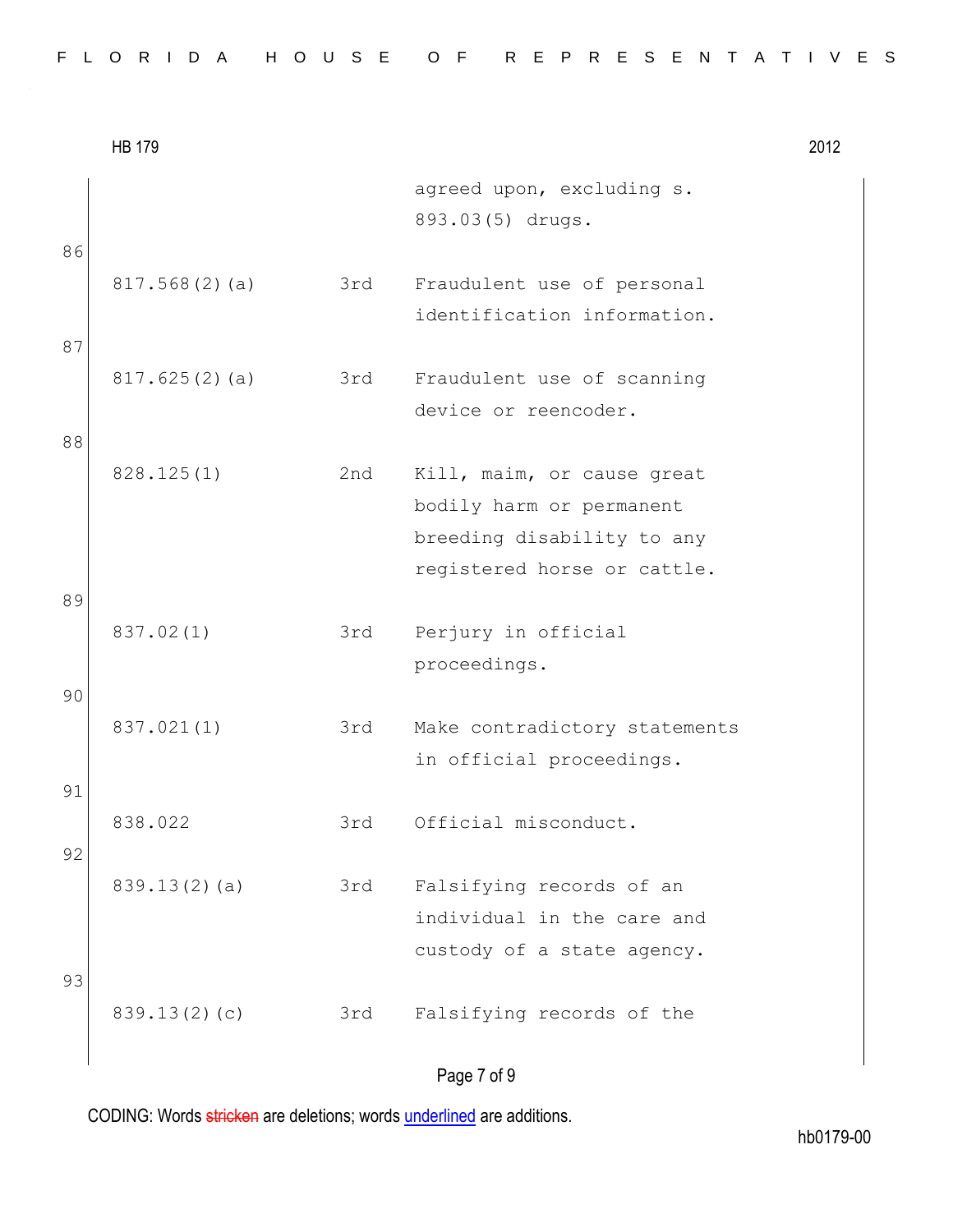| Department of Children and<br>Family Services.<br>94<br>843.021<br>3rd<br>Possession of a concealed<br>handcuff key by a person in<br>custody.<br>95<br>843.025<br>3rd<br>Deprive law enforcement,<br>correctional, or correctional<br>probation officer of means of<br>protection or communication.<br>96<br>$843.15(1)$ (a)<br>Failure to appear while on bail<br>3rd<br>for felony (bond estreature or<br>bond jumping).<br>97<br>847.0135(5)(c)<br>3rd<br>Lewd or lascivious exhibition<br>using computer; offender less |  |
|------------------------------------------------------------------------------------------------------------------------------------------------------------------------------------------------------------------------------------------------------------------------------------------------------------------------------------------------------------------------------------------------------------------------------------------------------------------------------------------------------------------------------|--|
|                                                                                                                                                                                                                                                                                                                                                                                                                                                                                                                              |  |
|                                                                                                                                                                                                                                                                                                                                                                                                                                                                                                                              |  |
|                                                                                                                                                                                                                                                                                                                                                                                                                                                                                                                              |  |
|                                                                                                                                                                                                                                                                                                                                                                                                                                                                                                                              |  |
| than 18 years.                                                                                                                                                                                                                                                                                                                                                                                                                                                                                                               |  |
| 98<br>874.05(1)<br>3rd<br>Encouraging or recruiting<br>another to join a criminal<br>gang.                                                                                                                                                                                                                                                                                                                                                                                                                                   |  |
| 99<br>893.13(2)(a)1.<br>Purchase of cocaine (or other<br>2nd<br>s. 893.03(1)(a), (b), or (d),<br>$(2)$ (a), $(2)$ (b), or $(2)$ (c) 4.                                                                                                                                                                                                                                                                                                                                                                                       |  |

# Page 8 of 9